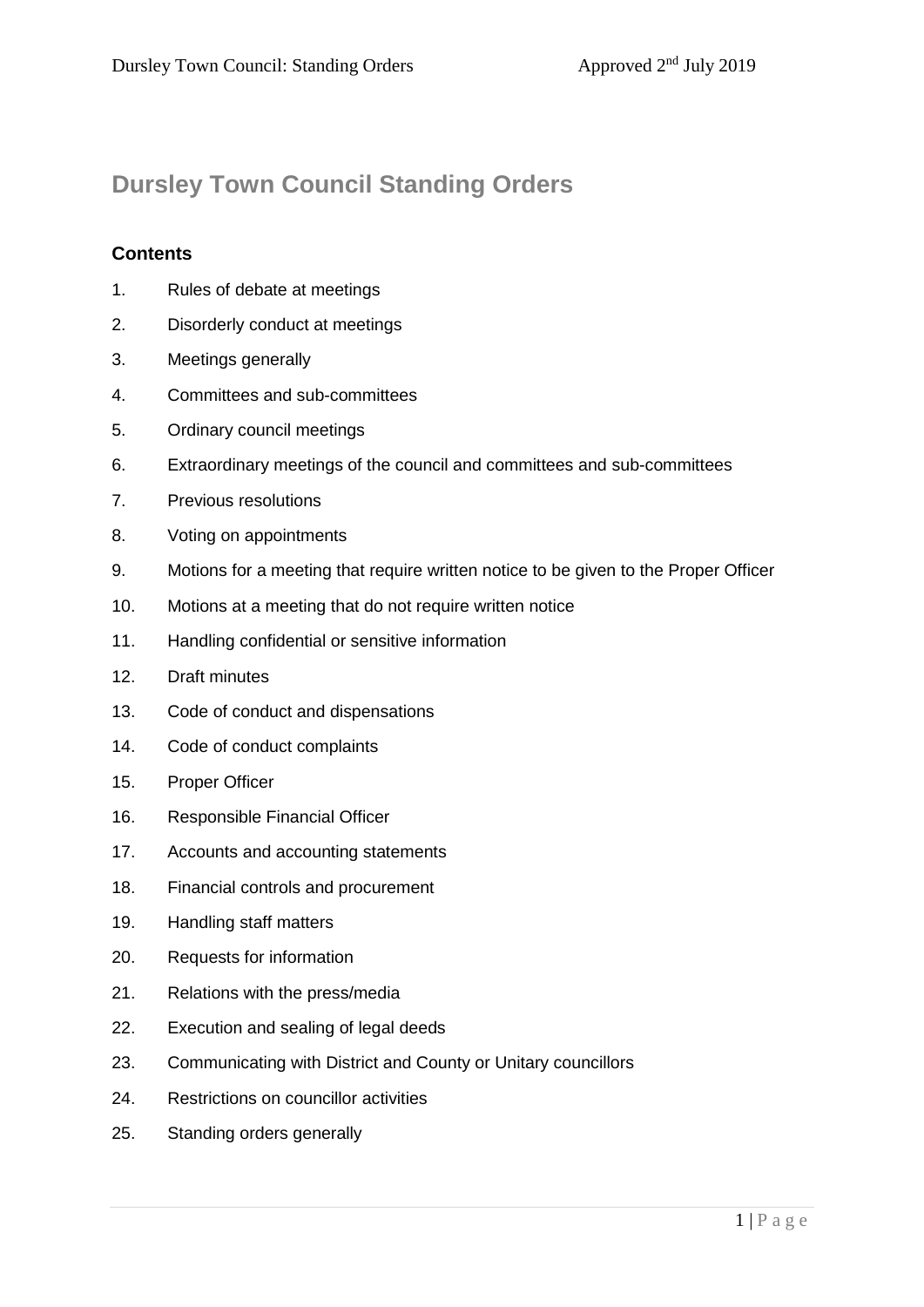#### **NOTES**

Text in bold is a legal requirement.

Based on 2013 NALC Model Standing Orders.

### **1. Rules of debate at meetings**

- a Motions on the agenda shall be considered in the order that they appear unless the order is changed at the discretion of the chair of the meeting.
- b A motion (including an amendment) shall not be progressed unless it has been moved and seconded.
- c A motion on the agenda that is not moved by its proposer may be treated by the chair of the meeting as withdrawn.
- d If a motion (including an amendment) has been seconded, it may be withdrawn by the proposer only with the consent of the seconder and the meeting.
- e An amendment is a proposal to remove or add words to a motion. It shall not negate the motion.
- f If an amendment to the original motion is carried, the original motion becomes the substantive motion upon which further amendment(s) may be moved.
- g An amendment shall not be considered unless early verbal notice of it is given at the meeting and, if requested by the chair of the meeting, is expressed in writing to the chair.
- h A councillor may move an amendment to their own motion if agreed by the meeting. If a motion has already been seconded, the amendment shall be with the consent of the seconder and the meeting.
- i If there is more than one amendment to an original or substantive motion, the amendments shall be moved in the order directed by the chair.
- j Subject to standing order 1(k) below, only one amendment shall be moved and debated at a time, the order of which shall be directed by the chair of the meeting.
- k One or more amendments may be discussed together if the chair of the meeting considers this expedient but each amendment shall be voted upon separately.
- l A councillor may not move more than one amendment to an original or substantive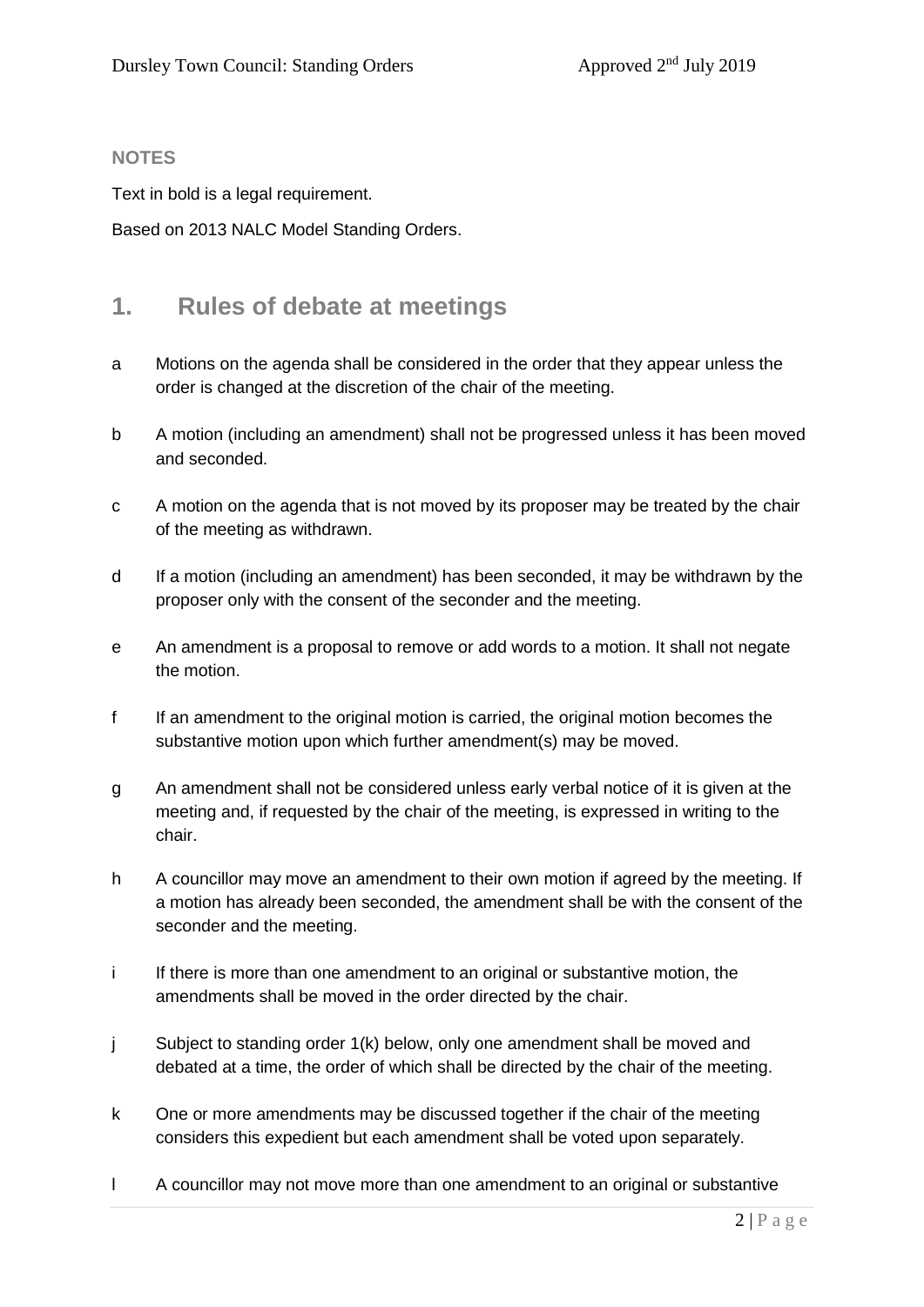motion.

- m The mover of an amendment has no right of reply at the end of debate on it.
- n Where a series of amendments to an original motion are carried, the mover of the original motion shall have a right of reply either at the end of debate of the first amendment or at the very end of debate on the final substantive motion immediately before it is put to the vote.
- o Unless permitted by the chair of the meeting, a councillor may speak once in the debate on a motion except:
	- i. to speak on an amendment moved by another councillor;
	- ii. to move or speak on another amendment if the motion has been amended since they last spoke;
	- iii. to make a point of order;
	- iv. to give a personal explanation; or
	- v. in exercise of a right of reply.
- p During the debate of a motion, a councillor may interrupt only on a point of order or a personal explanation and the councillor who was interrupted shall stop speaking. A councillor raising a point of order shall identify the standing order which they consider has been breached or specify the other irregularity in the proceedings of the meeting he is concerned by.
- q A point of order shall be decided by the chair of the meeting and their decision shall be final.
- r When a motion is under debate, no other motion shall be moved except:
	- i. to amend the motion;
	- ii. to proceed to the next business;
	- iii. to adjourn the debate;
	- iv. to put the motion to a vote;
	- v. to ask a person to be no longer heard or to leave the meeting;
	- vi. to refer a motion to a committee or sub-committee for consideration;
	- vii. to exclude the public and press;
	- viii. to adjourn the meeting; or
	- ix. to suspend particular standing order(s) excepting those which reflect mandatory statutory requirements.
- s Before an original or substantive motion is put to the vote, the chair of the meeting shall be satisfied that the motion has been sufficiently debated and that the mover of the motion under debate has exercised or waived his/her right of reply.
- t Excluding motions moved understanding order 1(r) above, the contributions or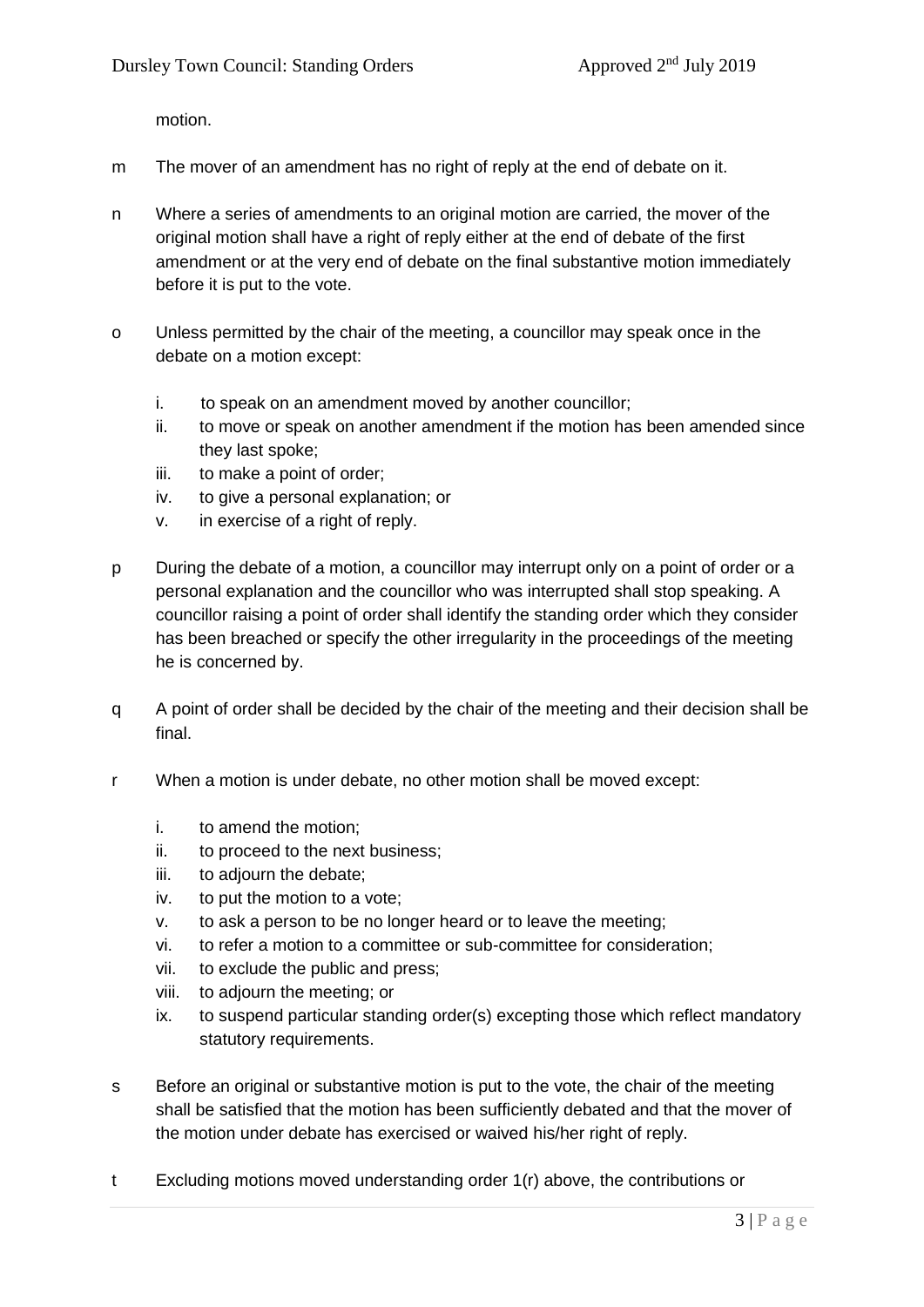speeches by a councillor shall relate only to the motion under discussion and shall not exceed 3 minutes without the consent of the chair of the meeting.

## **2. Disorderly conduct at meetings**

- a No person shall obstruct the transaction of business at a meeting or behave offensively or improperly. If this standing order is ignored, the chair of the meeting shall request such person(s) to moderate or improve their conduct.
- b If person(s) disregard the request of the chair of the meeting to moderate or improve their conduct, any councillor or the chair of the meeting may move that the person be no longer heard or excluded from the meeting. The motion, if seconded, shall be put to the vote without discussion.
- c If a resolution made under standing order 2(b) above is ignored, the chair of the meeting may take further reasonable steps to restore order or to progress the meeting. This may include temporarily suspending or closing the meeting.

## **3. Meetings generally**

- **Full Council meetings**
- Committee meetings
- Sub-committee meetings
- <sup>a</sup> **Meetings shall not take place in premises which at the time of the meeting are used for the supply of alcohol, unless no other premises are available free of charge or at a reasonable cost.** 
	- <sup>b</sup> **The minimum three clear days for notice of a meeting does not include the day on which notice was issued, the day of the meeting, a Sunday, a day of the Christmas break, a day of the Easter break or of a bank holiday or a day appointed for public thanksgiving or mourning.**
	- <sup>c</sup> **The minimum three clear days' public notice for a meeting does not include the day on which the notice was issued or the day of the meeting unless the meeting is convened at shorter notice**.
- <sup>d</sup> **Meetings shall be open to the public unless their presence is prejudicial to the public interest by reason of the confidential nature of the business to be transacted or for other special reasons. The public's exclusion from part or all of a meeting shall be by a resolution which shall give reasons for the public's exclusion.**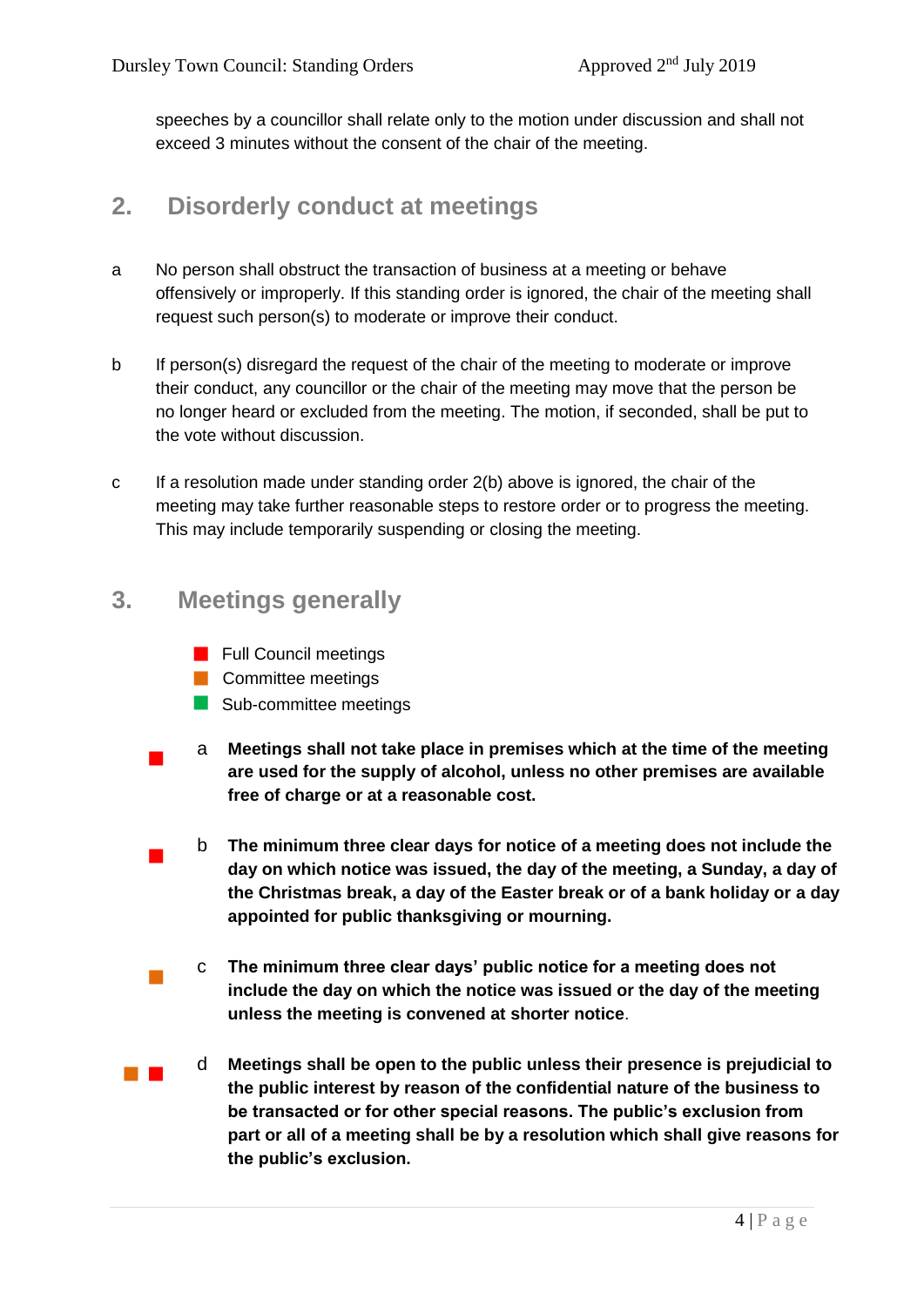- e Members of the public may make representations, answer questions and give evidence at a meeting which they are entitled to attend in respect of the business on the agenda.
- f The period of time designated for public participation at a meeting in accordance with standing order 3(e) above shall not exceed 15 minutes unless directed by the chair of the meeting.
- g Subject to standing order 3(f) above, a member of the public shall not speak for more than 3 minutes (5 minutes maximum per topic if there is more than one speaker).
- h In accordance with standing order 3(e) above, a question shall not require a response at the meeting nor start a debate on the question. The chair of the meeting may direct that a written or oral response be given.
- i A person shall raise their hand when requesting to speak and stand when speaking (except when a person has a disability or is likely to suffer discomfort). The chair of the meeting may at any time permit a person to be seated when speaking.
- j A person who speaks at a meeting shall direct his/her comments to the chair of the meeting.
- k Only one person is permitted to speak at a time. If more than one person wants to speak, the chair of the meeting shall direct the order of speaking.
- **The Contract** The photographing, recording, filming or other reporting of a meeting of the Council and its committees (which includes e.g. using a mobile phone or tablet, recording for a TV/radio broadcast, providing commentary on blogs, web forums, or social networking sites such as Twitter, Facebook and YouTube) which enable a person not at the meeting to see, hear or be given commentary about the meeting is permitted unless:

(i) the meeting has resolved to hold all or part of the meeting without the public present.

(ii) such activities disrupt the proceedings.

(iii) an adult responsible for a child or vulnerable adult at a Council or committee meeting has given permission.

(iv) Oral reporting or commentary about a Council or committee meeting by a person who is present at the meeting is not permitted.

**The press shall be provided with reasonable facilities for the taking of their report of all or part of a meeting at which they are entitled to be present**.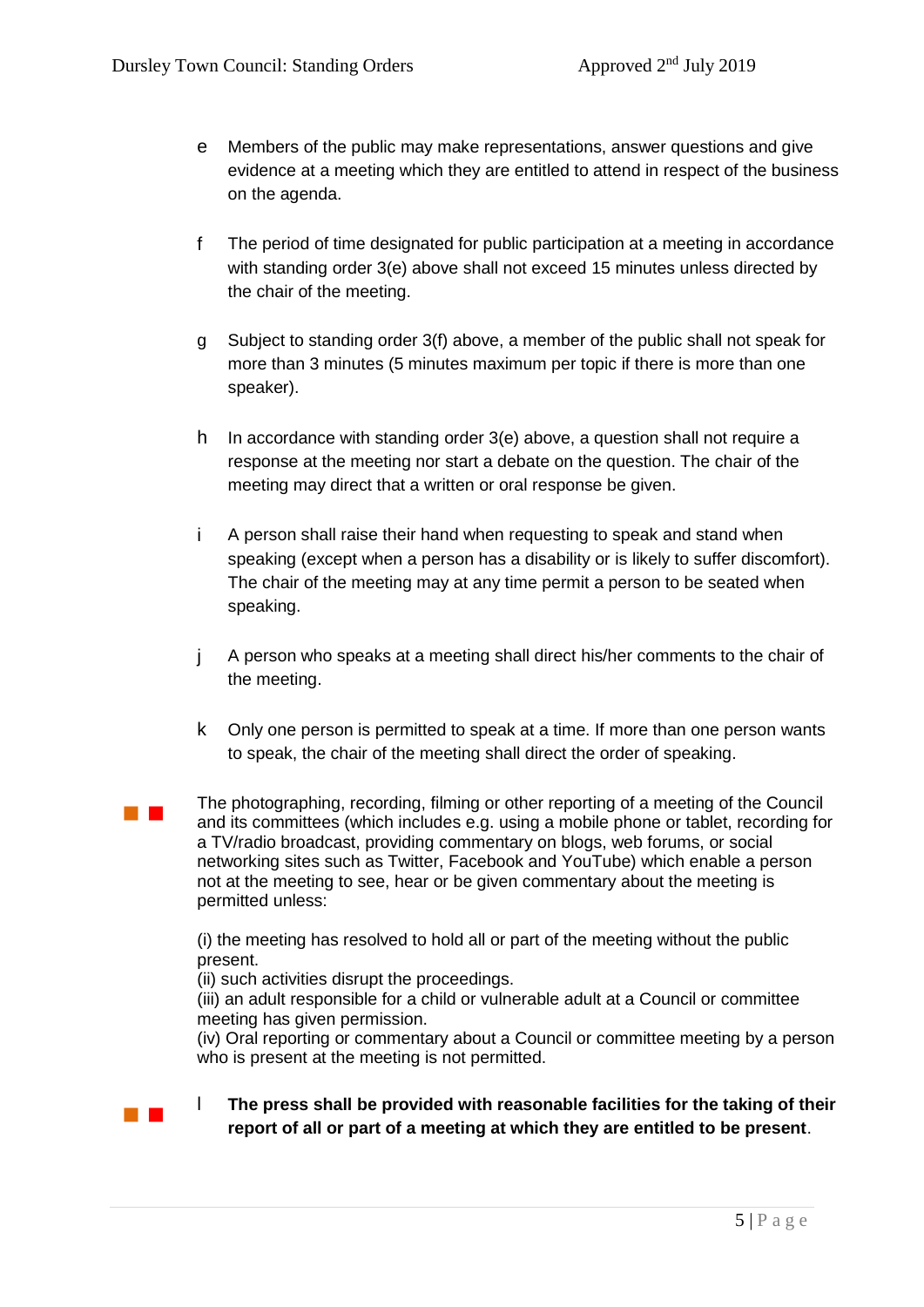- <sup>m</sup> **Subject to standing orders which indicate otherwise, anything authorised or required to be done by, to or before the Chair of the Council may in his/her absence be done by, to or before the Vice-Chair of the Council (if any).**
	- <sup>n</sup> **The Chair, if present, shall preside at a meeting. If the Chair is absent from a meeting, the Vice-Chair, if present, shall preside. If both the Chair and the Vice-Chair are absent from a meeting, a councillor as chosen by the councillors present at the meeting shall preside at the meeting.**
- **o** Subject to a meeting being quorate, all questions at a meeting shall be **decided by a majority of the councillors or councillors with voting rights present and voting.**
- **p The chair of a meeting may give an original vote on any matter put to the vote, and in the case of an equality of votes may exercise his/her casting vote whether or not he gave an original vote.** *See standing orders 5(i) and (j) below for the different rules that apply in the election of the Mayor of the Council at the annual meeting of the council.*
	- q **Unless standing orders provide otherwise, voting on a question shall be by a show of hands. At the request of a councillor, the voting on any question shall be recorded so as to show whether each councillor present and voting gave his/her vote for or against that question.** Such a request shall be made before moving on to the next item of business on the agenda.
	- r The minutes of a meeting shall include an accurate record of the following:
		- i. the time and place of the meeting;
		- ii. the names of councillors present and absent;
		- iii. interests that have been declared by councillors and non-councillors with voting rights;
		- iv. whether a councillor or non-councillor with voting rights left the meeting when matters that they held interests in were being considered;
		- v. if there was a public participation session; and
		- vi. the resolutions made.
- **A councillor or a non-councillor with voting rights who has a disclosable pecuniary interest or another interest as set out in the council's code of conduct in a matter being considered at a meeting is subject to statutory limitations or restrictions under the code on their right to participate and vote on that matter.**
	- <sup>t</sup> **No business may be transacted at a meeting unless at least one-third of the whole number of members of the council are present and in no case**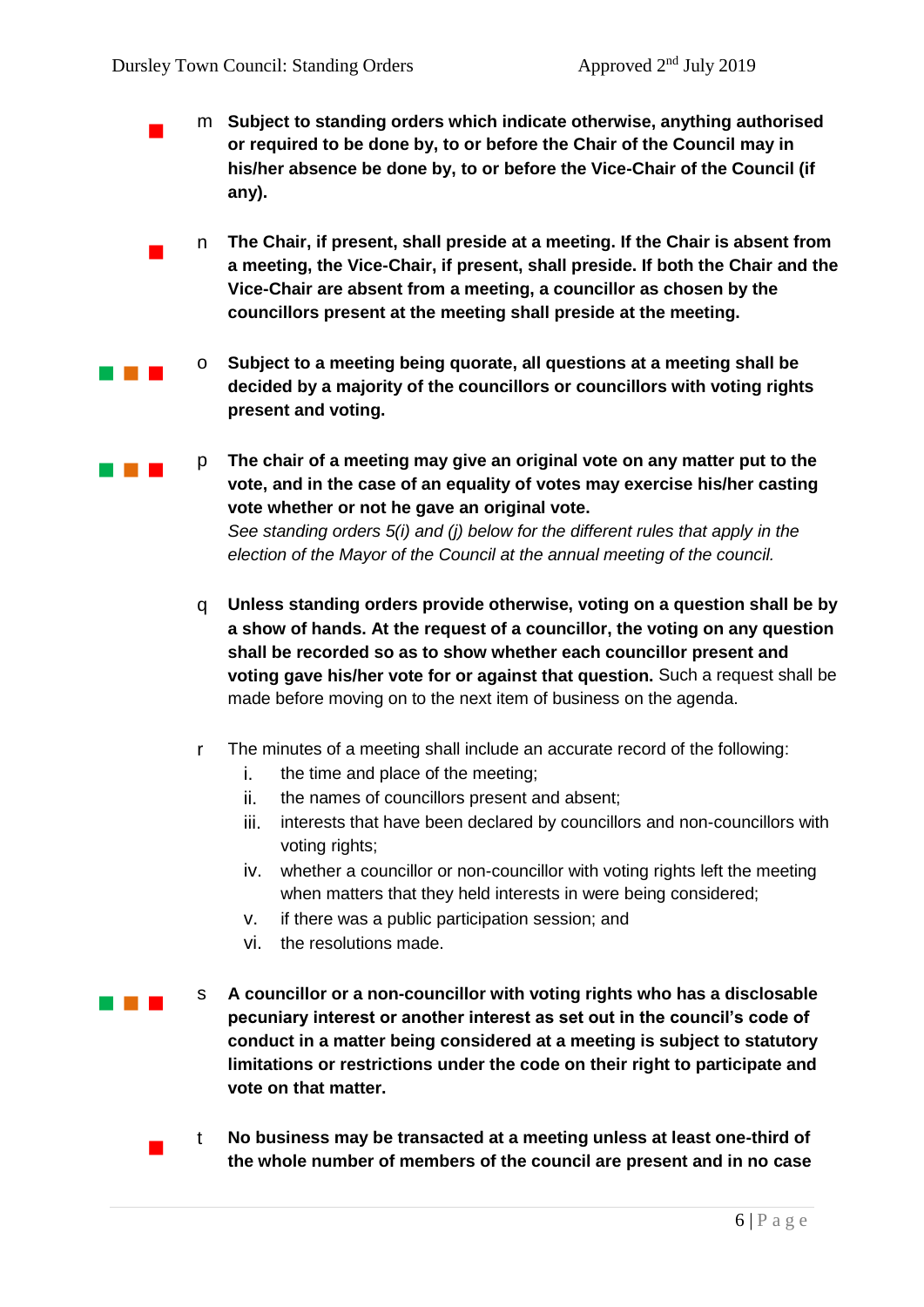#### **shall the quorum of a meeting be less than three.**

*See standing order 4d(viii) below for the quorum of a committee or sub-committee meeting.* 

- 
- **IF A BUDGE IF A MEET A MEET A MEET A MEET A MEET A MEET A MEET A MEET AND THE INCOLLET A MEET A MEET A MEET AND** the meeting shall be closed. The business on the agenda for the meeting shall be adjourned to another meeting.
	- v A maximum number of 4 meetings shall be held on any one night, to finish before 10pm, unless in exceptional circumstances and by prior agreement of both councillors and staff present.

### **4. Committees and sub-committees**

- a **Unless the council determines otherwise, a committee may appoint a subcommittee whose terms of reference and members shall be determined by the committee.**
- b **The members of a committee may include non-councillors unless it is a committee which regulates and controls the finances of the council.**
- c **Unless the council determines otherwise, all the members of an advisory committee and a sub-committee of the advisory committee may be noncouncillors.**
- d The council may appoint standing committees or other committees as may be necessary, and:
	- i. shall determine their terms of reference;
	- ii. shall determine the number and time of the ordinary meetings of a standing committee up until the date of the next annual meeting of full council;
	- iii. shall permit a committee, other than in respect of the ordinary meetings of a committee, to determine the number and time of its meetings;
	- iv. shall, subject to standing orders 4(b) and (c) above, appoint and determine the terms of office of members of such a committee;
	- v. may, subject to standing orders 4(b) and (c) above, appoint and determine the terms of office of the substitute members to a committee whose role is to replace the ordinary members at a meeting of a committee if the ordinary members of the committee confirm to the Proper Officer 2 days before the meeting that they are unable to attend;
	- vi. shall permit a standing committee, to appoint its own chair;
	- vii. shall permit a committee other than a standing committee, to appoint its own chair at the first meeting of the committee;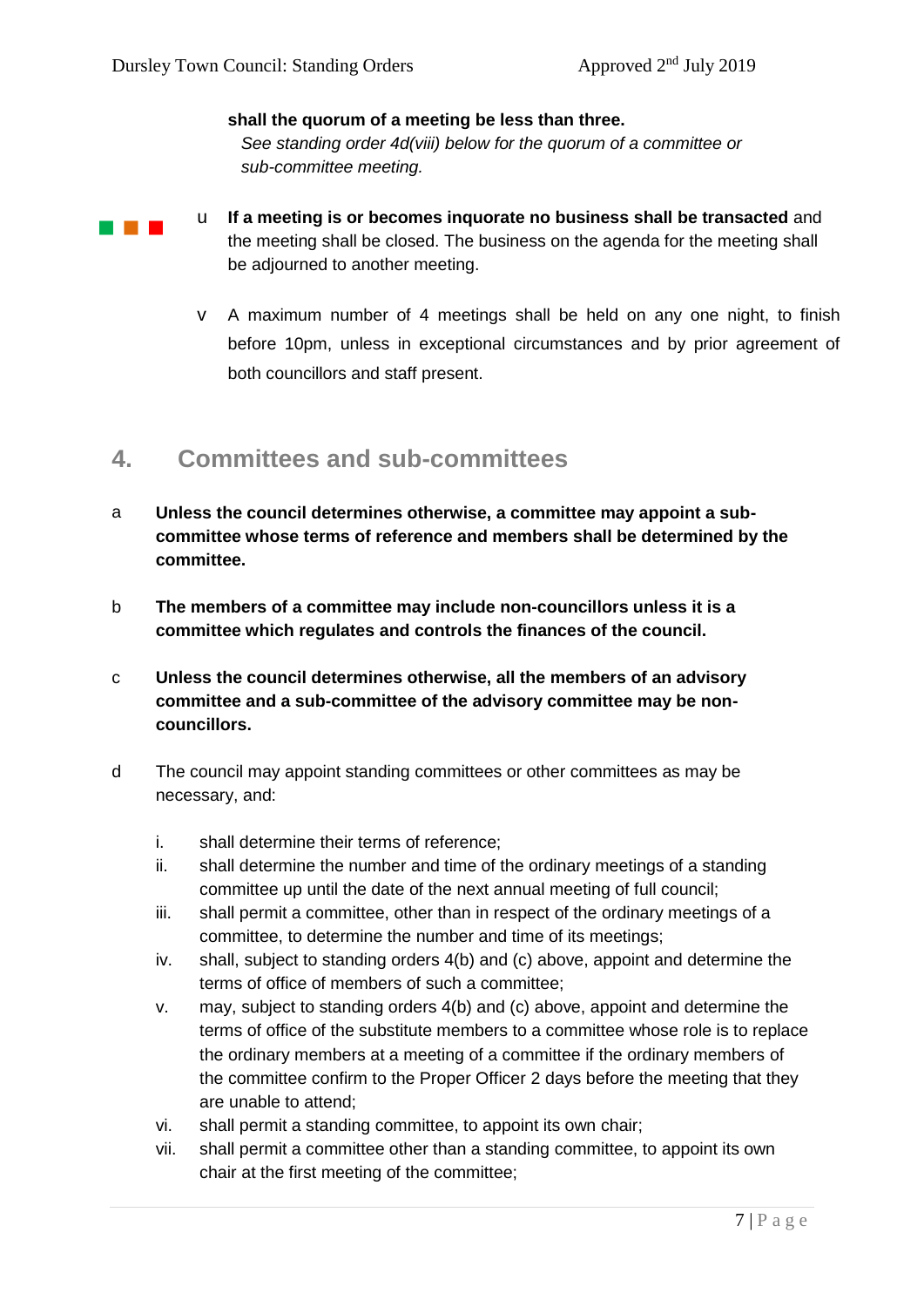- viii. shall determine the place, notice requirements and quorum for a meeting of a committee and a sub-committee which shall be no less than three;
- ix. shall determine if the public may participate at a meeting of a committee;
- x. shall determine if the public and press are permitted to attend the meetings of a sub-committee and also the advance public notice requirements, if any, required for the meetings of a sub-committee;
- xi. shall determine if the public may participate at a meeting of a sub-committee that they are permitted to attend; and
- xii. may dissolve a committee.
- **e** The Chair and Vice-Chair may choose to be ex-officio members of each Standing Committee if they so wish.
- **f** The Chair and/or Vice-Chair of the committee shall be members of every sub-committee appointed by it.

## **5. Ordinary council meetings**

- **a In an election year, the annual meeting of the council shall be held on or within 14 days following the day on which the new councillors elected take office.**
- **b In a year which is not an election year, the annual meeting of a council shall be held on such day in May as the council may direct.**
- c **If no other time is fixed, the annual meeting of the council shall take place at 6pm.**
- d **In addition to the annual meeting of the council, at least three other ordinary meetings shall be held in each year on such dates and times as the council directs.**
- **e The first business conducted at the annual meeting of the council shall be the election of the Chair and Vice-Chair (if any) of the Council.**
- f The Chair and Vice-Chair of Dursley Town Council to be known as the Mayor and Deputy Mayor.
- **g The Mayor of the Council, unless he/she has resigned or becomes disqualified, shall continue in office and preside at the annual meeting until their successor is elected at the next annual meeting of the council.**
- **h The Deputy Mayor of the Council, if any, unless he/she resigns or becomes disqualified, shall hold office until immediately after the election of the Mayor of**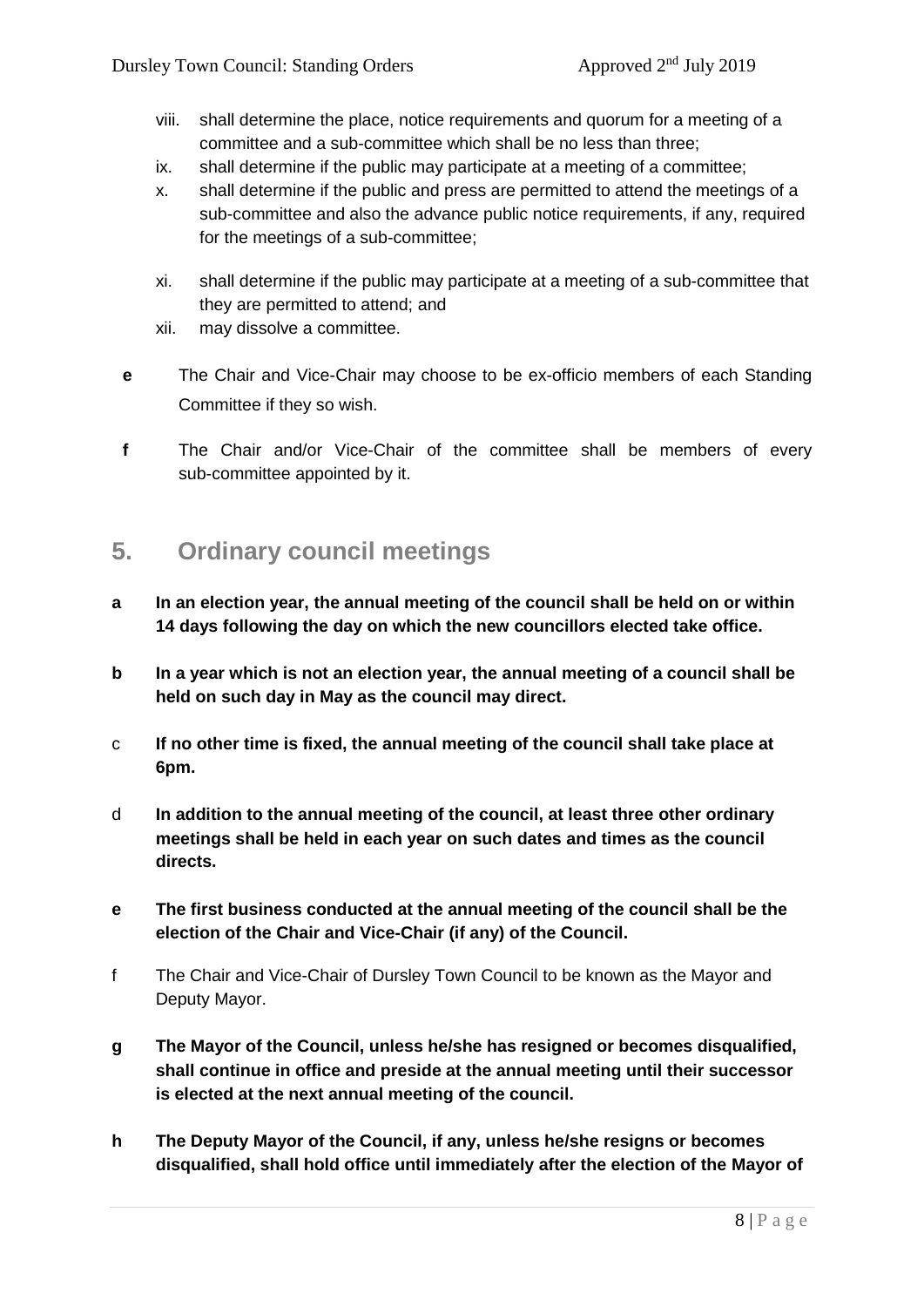**the Council at the next annual meeting of the council.**

- **i In an election year, if the current Mayor of the Council has not been re-elected as a member of the council, he/she shall preside at the meeting until a successor Mayor of the Council has been elected. The current Mayor of the Council shall not have an original vote in respect of the election of the new Mayor of the Council but must give a casting vote in the case of an equality of votes.**
- **j In an election year, if the current Mayor of the Council has been re-elected as a member of the council, he/she shall preside at the meeting until a new Mayor of the Council has been elected. He/She may exercise an original vote in respect of the election of the new Mayor of the Council and must give a casting vote in the case of an equality of votes.**

#### **Annual Meeting**

- k Following the election of the Mayor of the Council and Deputy Mayor of the Council at the annual meeting of the council, the business of the annual meeting shall include:
	- i. **In an election year, delivery by the Mayor of the Council and councillors of their acceptance of office forms unless the council resolves for this to be done at a later date**. **In a year which is not an election year, delivery by the Mayor of the Council of this acceptance of office form unless the council resolves for this to be done at a later date;**
	- ii. Confirmation of the accuracy of the minutes of the last meeting of the council;
	- iii. Appointment of members to existing committees and elections of chairs and vice chairs.
	- iv. Appointment of any new committees in accordance with standing order 4 above;
	- v. Review of representation on or work with external bodies and arrangements for reporting back;
	- vi. In an election year, to make arrangements with a view to the council becoming eligible to exercise the general power of competence in the future;
- **6. Extraordinary meetings of the council and committees and sub-committees**
- **a The Mayor of the Council may convene an extraordinary meeting of the council at any time.**
- b **If the Mayor of the Council does not or refuses to call an extraordinary meeting of the council within seven days of having been requested in writing to do so by two councillors, any two councillors may convene an extraordinary meeting of the council. The public notice giving the time, place and agenda for such a meeting must be signed by the two councillors.**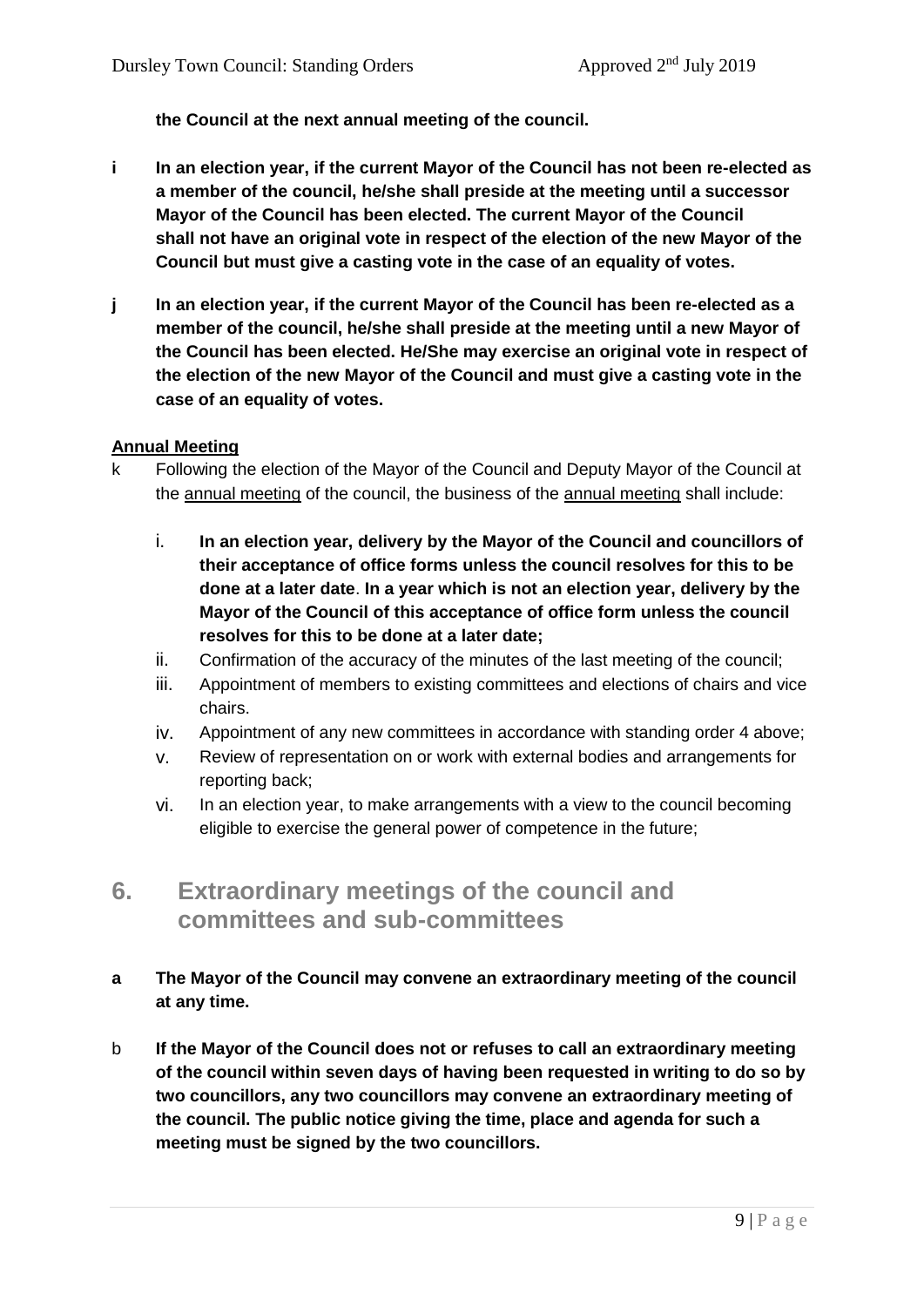- c The chair of a committee [or a sub-committee] may convene an extraordinary meeting of the committee [or the sub-committee] at any time.
- d If the chair of a committee [or a sub-committee] does not or refuses to call an extraordinary meeting within 7 days of having been requested by to do so by 2 members of the committee [or the sub-committee], any 2 members of the committee [and the sub-committee] may convene an extraordinary meeting of a committee [and a sub-committee].

## **7. Previous resolutions**

- a A resolution shall not be reversed within six months except either by a special motion, which requires written notice by at least one-third of the whole number of members of the council to be given to the Proper Officer in accordance with standing order 9 below, or by a motion moved in pursuance of the recommendation of a committee or a sub-committee.
- b When a motion moved pursuant to standing order 7(a) above has been disposed of, no similar motion may be moved within a further six months.

## **8. Voting on appointments**

a Where more than two persons have been nominated for a position to be filled by the council and none of those persons has received an absolute majority of votes in their favour, the name of the person having the least number of votes shall be struck off the list and a fresh vote taken. This process shall continue until a majority of votes is given in favour of one person. A tie in votes may be settled by the casting vote exerciseable by the chair of the meeting.

## **9. Motions for a meeting that require written notice to be given to the Proper Officer**

- a A motion shall relate to the responsibilities of the meeting which it is tabled for and in any event shall relate to the performance of the council's statutory functions, powers and obligations or an issue which specifically affects the council's area or its residents.
- b No motion may be moved at a meeting unless it is on the agenda and the mover has given written notice of its wording to the Proper Officer at least 7 clear days before the meeting. Clear days do not include the day of the notice or the day of the meeting.
- c The Proper Officer may, before including a motion on the agenda received in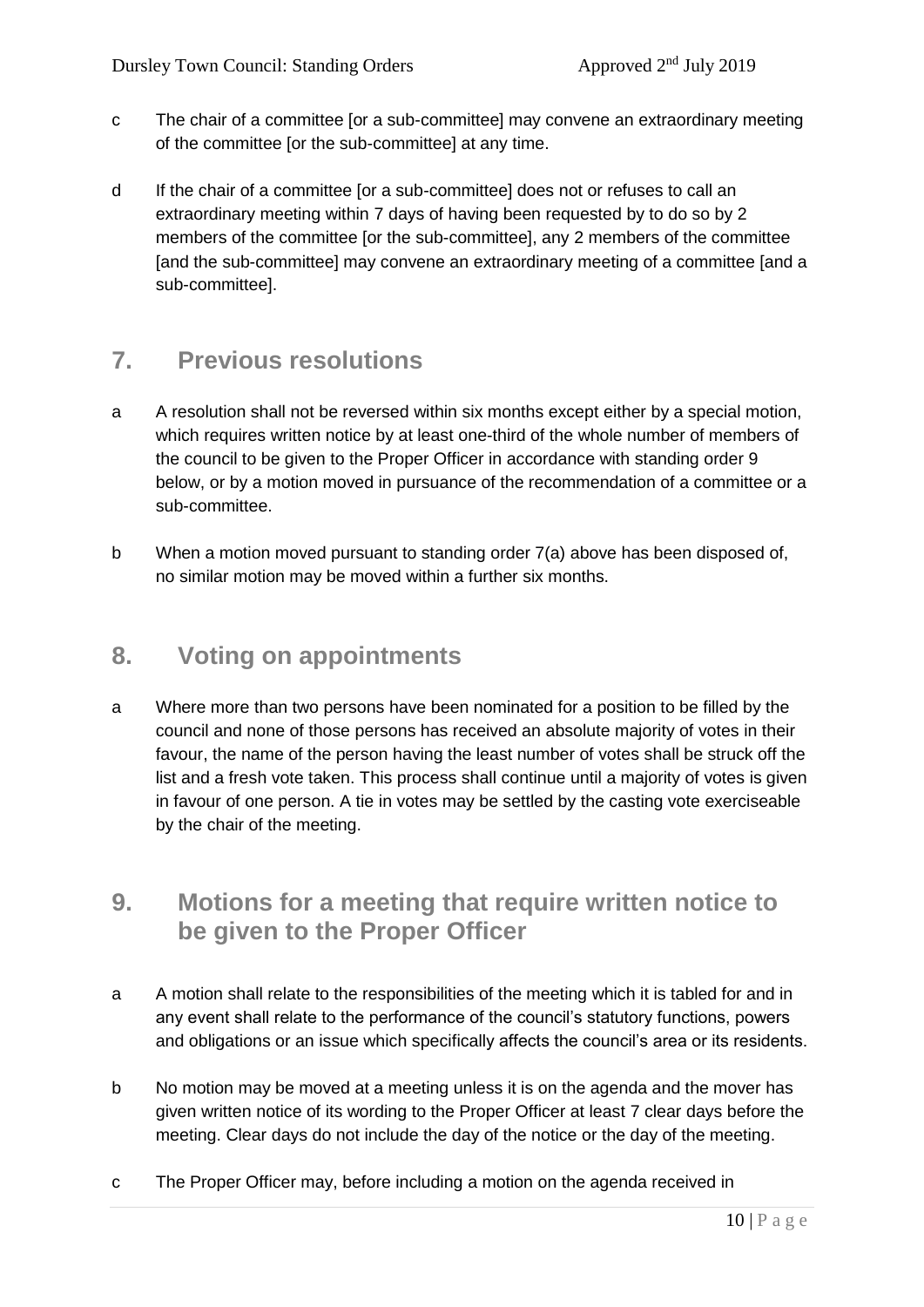accordance with standing order 9(b) above, correct obvious grammatical or typographical errors in the wording of the motion.

- d If the Proper Officer considers the wording of a motion received in accordance with standing order 9(b) above is not clear in meaning, the motion shall be rejected until the mover of the motion resubmits it in writing to the Proper Officer so that it can be understood at least 7 clear days before the meeting.
- e If the wording or subject of a proposed motion is considered improper, the Proper Officer shall consult with the chair of the forthcoming meeting or, as the case may be, the councillors who have convened the meeting, to consider whether the motion shall be included in the agenda or rejected.
- f Subject to standing order 9(e) above, the decision of the Proper Officer as to whether or not to include the motion on the agenda shall be final.
- g Motions received shall be recorded in a book for that purpose and numbered in the order that they are received.
- h Motions rejected shall be recorded in a book for that purpose with an explanation by the Proper Officer for their rejection.

## **10. Motions at a meeting that do not require written notice**

- a The following motions may be moved at a meeting without written notice to the Proper Officer:
	- i. to correct an inaccuracy in the draft minutes of a meeting;
	- ii. to move to a vote;
	- iii. to defer consideration of a motion;
	- iv. to refer a motion to a particular committee or sub-committee;
	- v. to appoint a person to preside at a meeting;
	- vi. to change the order of business on the agenda;
	- vii. to proceed to the next business on the agenda;
	- viii. to require a written report;
	- ix. to appoint a committee or sub-committee and their members;
	- x. to extend the time limits for speaking;
	- xi. to exclude the press and public from a meeting in respect of confidential or sensitive information which is prejudicial to the public interest;
	- xii. to not hear further from a councillor or a member of the public;
	- xiii. to exclude a councillor or member of the public for disorderly conduct;
	- xiv. to temporarily suspend the meeting;
	- xv. to suspend a particular standing order (unless it reflects mandatory statutory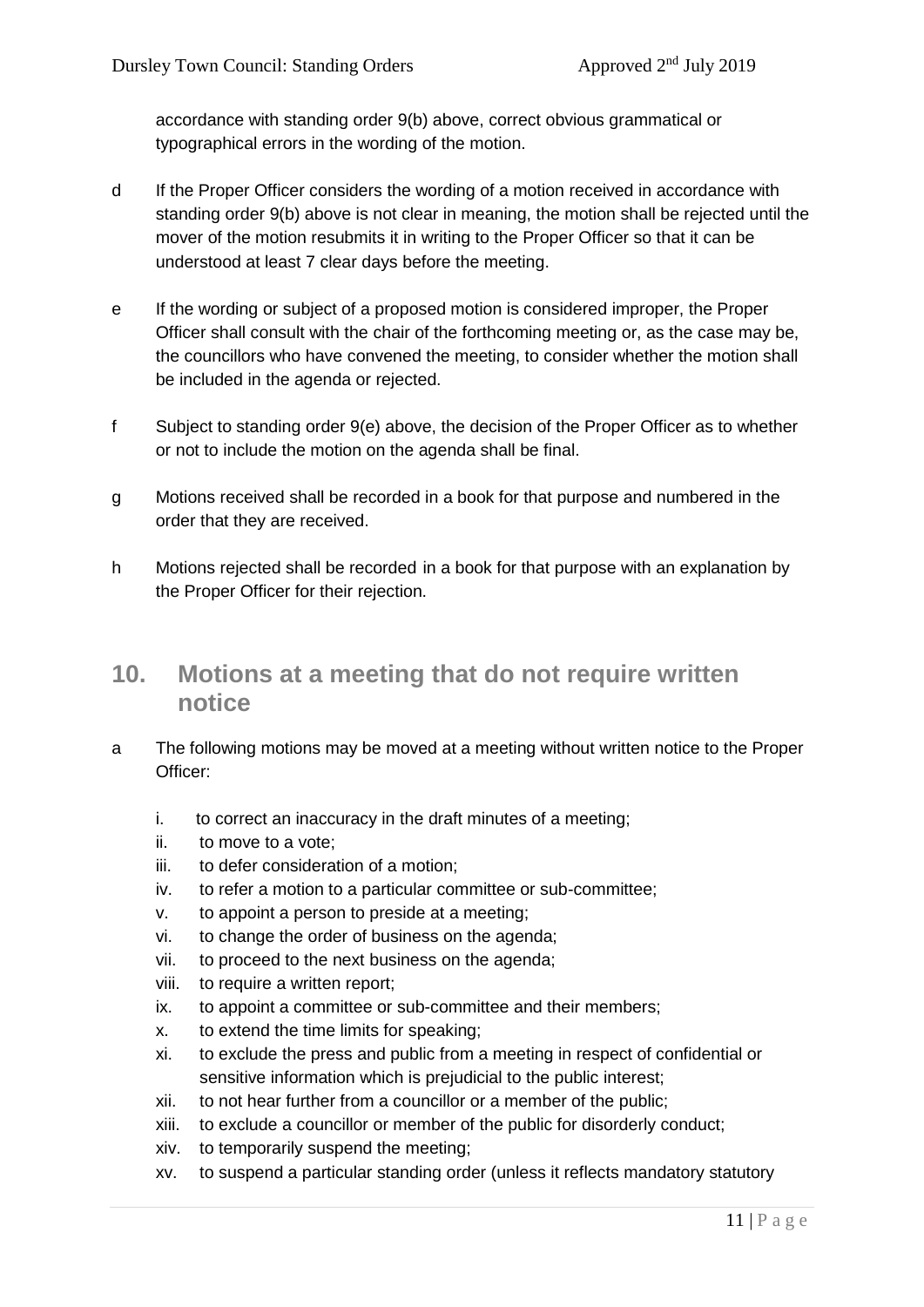requirements);

- xvi. to adjourn the meeting; or
- xvii. to close a meeting.

### **11. Handling confidential or sensitive information**

- a The agenda, papers that support the agenda and the minutes of a meeting shall not disclose or otherwise undermine confidential or sensitive information which for special reasons would not be in the public interest.
- b Councillors and staff shall not disclose confidential or sensitive information which for special reasons would not be in the public interest.

### **12. Draft minutes**

- a If the draft minutes of a preceding meeting have been served on councillors with the agenda to attend the meeting at which they are due to be approved for accuracy, they shall be taken as read.
- b There shall be no discussion about the draft minutes of a preceding meeting except in relation to their accuracy. A motion to correct an inaccuracy in the draft minutes shall be moved in accordance with standing order 10(a)(i) above.
- c The accuracy of draft minutes, including any amendment(s) made to them, shall be confirmed by resolution and shall be signed by the chair of the meeting and stand as an accurate record of the meeting to which the minutes relate.
- d If the chair of the meeting does not consider the minutes to be an accurate record of the meeting to which they relate, he/she shall sign the minutes and include a paragraph in the following terms or to the same effect:

"The chair of this meeting does not believe that the minutes of the meeting of the ( ) held on [date] in respect of ( ) were a correct record but this view was not upheld by the meeting and the minutes are confirmed as an accurate record of the proceedings."

e Upon a resolution which confirms the accuracy of the minutes of a meeting, the draft minutes or recordings of the meeting for which approved minutes exist shall be destroyed.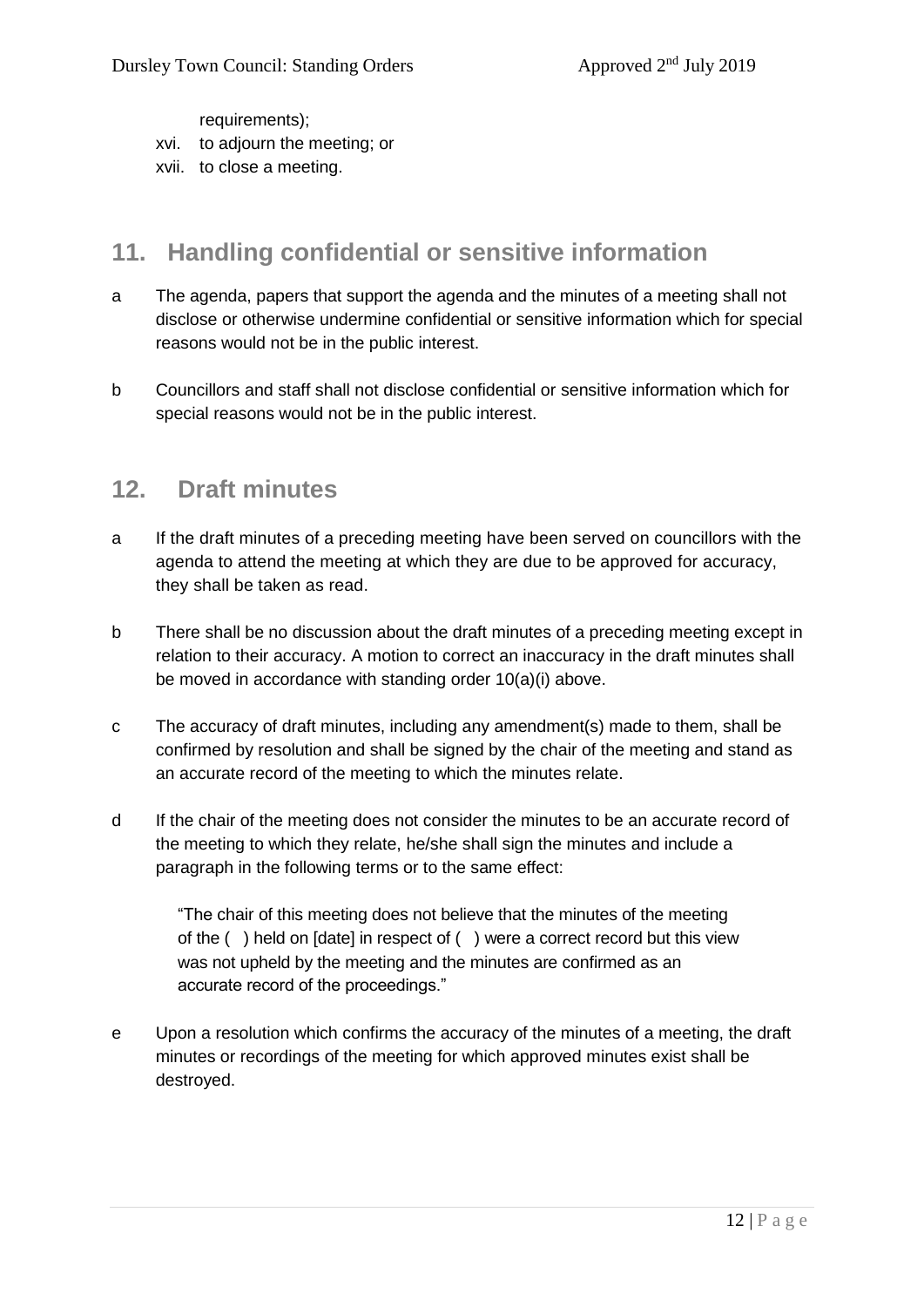## **13. Code of conduct and dispensations**

#### *See also standing order 3(t) above.*

- a All councillors and non-councillors with voting rights shall observe the code of conduct adopted by the council.
- b Unless they have been granted a dispensation, a councillor or non-councillor with voting rights shall withdraw from a meeting when it is considering a matter in which they have a disclosable pecuniary interest. They may return to the meeting after it has considered the matter in which they had the interest.
- c Unless they have been granted a dispensation, a councillor or non-councillor with voting rights shall withdraw from a meeting when it is considering a matter in which they have another interest if so required by the council's code of conduct. They may return to the meeting after it has considered the matter in which they had the interest.
- d **Dispensation requests shall be in writing and submitted to the Proper Officer** as soon as possible before the meeting, or failing that, at the start of the meeting for which the dispensation is required.
- e A decision as to whether to grant a dispensation shall be made by a meeting of the council, or committee or sub-committee for which the dispensation is required and that decision is final.
- f A dispensation request shall confirm:
	- i. the description and the nature of the disclosable pecuniary interest or other interest to which the request for the dispensation relates;
	- ii. whether the dispensation is required to participate at a meeting in a discussion only or a discussion and a vote;
	- iii. the date of the meeting or the period (not exceeding four years) for which the dispensation is sought; and
	- iv. an explanation as to why the dispensation is sought.
- g Subject to standing orders 13(d) and (f) above, dispensations requests shall be considered at the beginning of the meeting of the council, or committee or a sub-committee for which the dispensation is required.
- **h A dispensation may be granted in accordance with standing order 13(e) above if having regard to all relevant circumstances the following applies:**
	- **i. without the dispensation the number of persons prohibited from**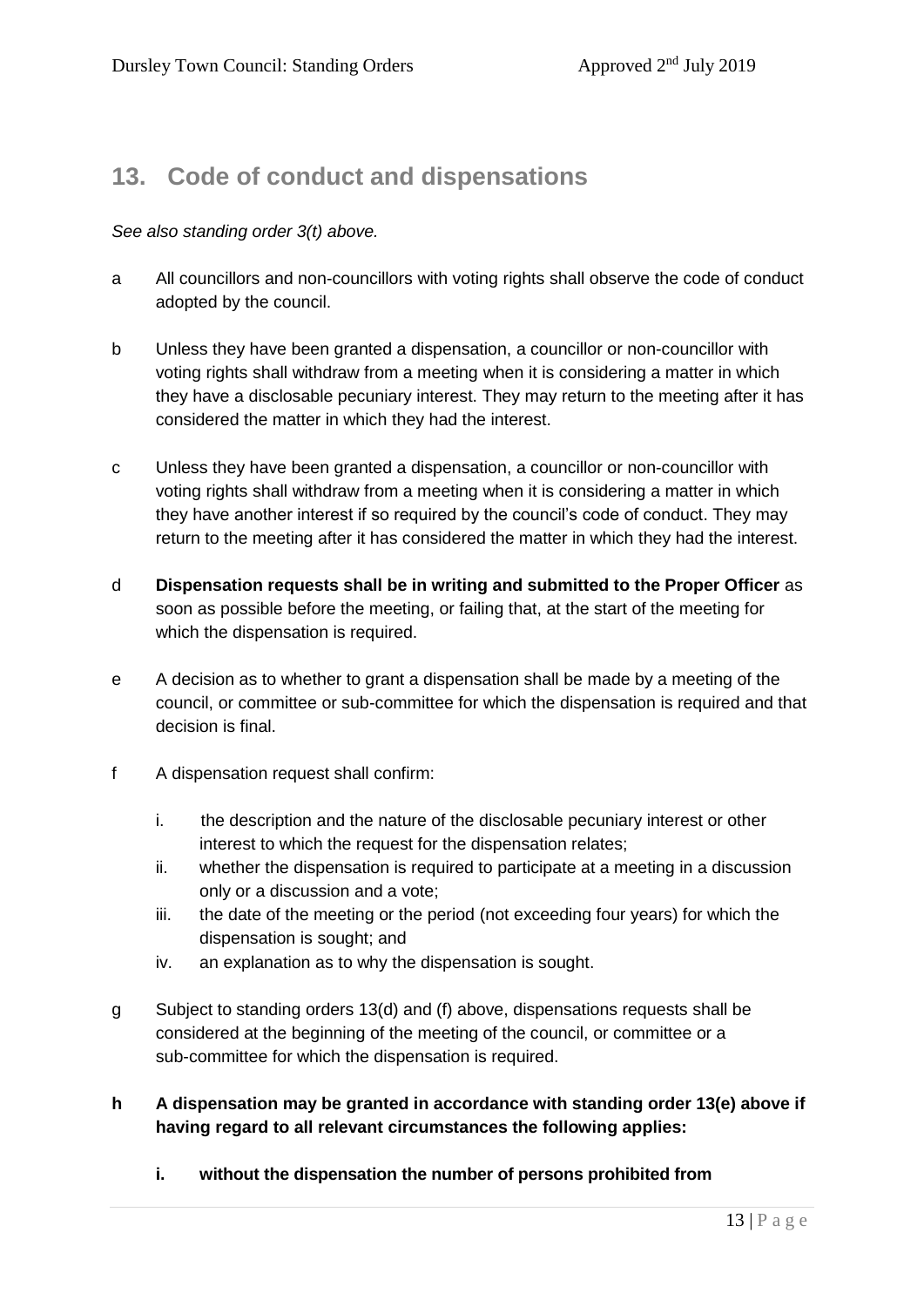**participating in the particular business would be so great a proportion of the meeting transacting the business as to impede the transaction of the business or**

- **ii. granting the dispensation is in the interests of persons living in the council's area or**
- **iii. it is otherwise appropriate to grant a dispensation.**

## **14. Code of conduct complaints**

- a Upon notification by the Stroud District Council that it is dealing with a complaint that a councillor or non-councillor with voting rights has breached the council's code of conduct, the Proper Officer shall, subject to standing order 11 above, report this to the council.
- b Where the notification in standing order 14(a) above relates to a complaint made by the Proper Officer, the Proper Officer shall notify the Mayor of Council of this fact, and the Mayor shall nominate another staff member to assume the duties of the Proper Officer in relation to the complaint until it has been determined and the council has agreed what action, if any, to take in accordance with standing order 14(d) below.
- c The council may:
	- i. provide information or evidence where such disclosure is necessary to progress an investigation of the complaint or is required by law;
	- ii. seek information relevant to the complaint from the person or body with statutory responsibility for investigation of the matter;
- **d Upon notification by Stroud District Council that a councillor or non-councillor with voting rights has breached the council's code of conduct, the council shall consider what, if any, action to take against him. Such action excludes disqualification or suspension from office.**

## **15. Proper Officer**

- a The Proper Officer shall be either (i) the clerk or (ii) other staff member(s) nominated by the council to undertake the work of the Proper Officer when the Proper Officer is absent.
- b The Proper Officer shall:
	- i. **at least three clear days before a meeting of the council, a committee** and a sub-committee **serve on councillors, by delivery or post at their residences,**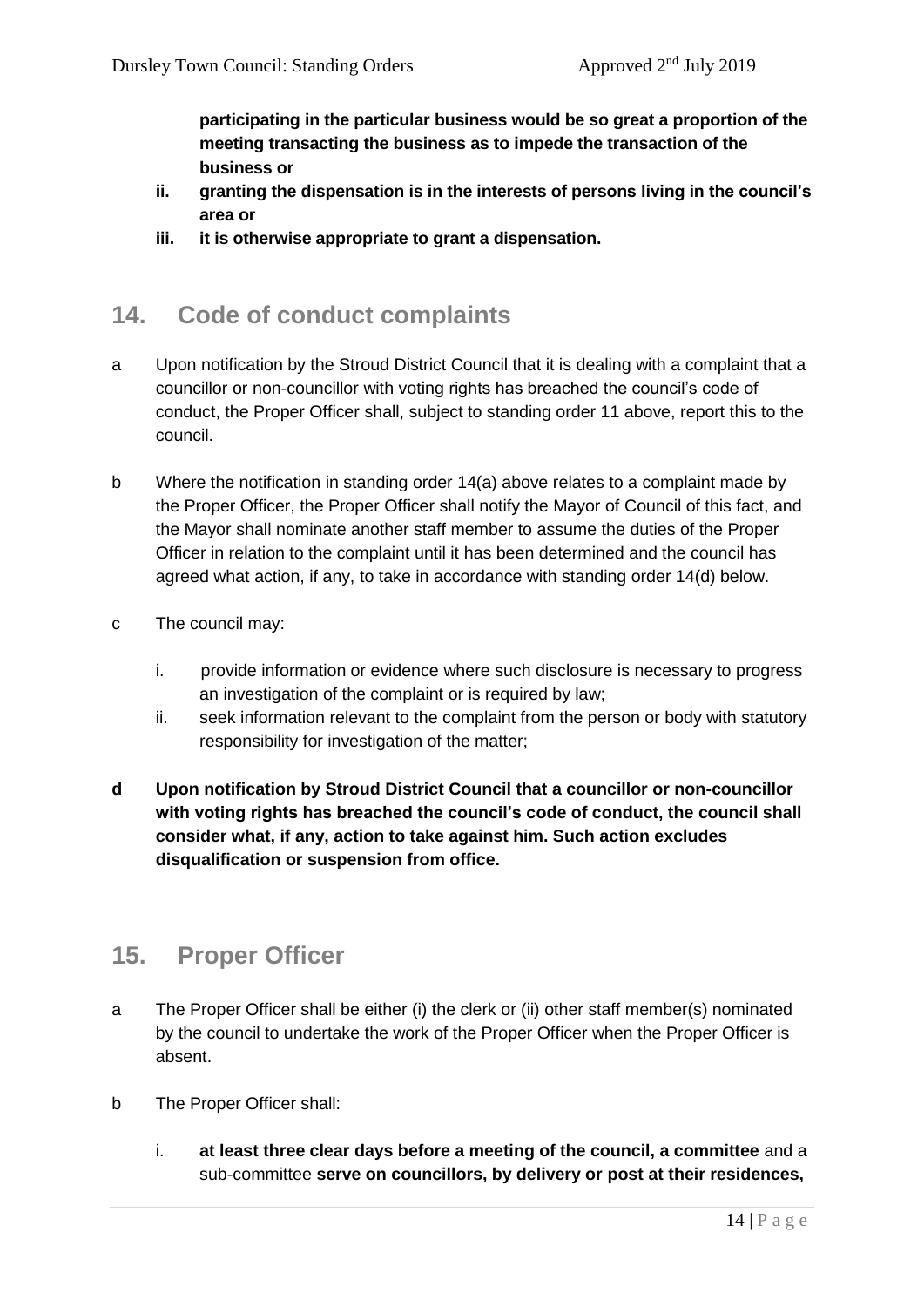**a signed summons confirming the time, place and the agenda,** unless the member chooses to receive summons electronically**.** 

*See standing order 3(b) above for the meaning of clear days for a meeting of a full council and standing order 3 (c) above for a meeting of a committee.*

ii. **give public notice of the time, place and agenda at least three clear days before a meeting of the council or a meeting of a committee** or a sub-committee **(provided that the public notice with agenda of an extraordinary meeting of the council convened by councillors is signed by them);**

*See standing order 3(b) above for the meaning of clear days for a meeting of a full council and standing order 3(c) above for a meeting of a committee.*

- iii. subject to standing order 9 above, include on the agenda all motions in the order received unless a councillor has given written notice at least 8 days before the meeting confirming their withdrawal of it;
- iv. **convene a meeting of full council for the election of a new Mayor of the Council, occasioned by a casual vacancy in this office;**
- v. facilitate inspection of the minute book by local government electors;
- vi. **receive and retain copies of byelaws made by other local authorities;**
- vii. retain acceptance of office forms from councillors;
- viii. retain a copy of every councillor's register of interests;
- ix. assist with responding to requests made under the Freedom of Information Act 2000 and Data Protection Act 2018, in accordance with and subject to the council's policies and procedures relating to the same;
- x. receive and send general correspondence and notices on behalf of the council except where there is a resolution to the contrary;
- xi. manage the organisation, storage of, access to and destruction of information held by the council in paper and electronic form;
- xii. arrange for legal deeds to be executed; *See also standing order 22 below.*
- xiii. arrange or manage the prompt authorisation, approval, and instruction regarding any payments to be made by the council in accordance with the council's financial regulations;
- xiv. record every planning application notified to the council and the council's response to the local planning authority;
- xv. refer a planning application received by the council to the Chair or in their absence Deputy Mayor of the Planning Committee within two working days of receipt to facilitate an extraordinary meeting if the nature of a planning application requires consideration before the next ordinary meeting of the Planning committee;
- xvi. manage access to information about the council via the publication scheme; and
- xvii. retain custody of the seal of the council which shall not be used without a resolution to that effect.

*See also standing order 22 below.*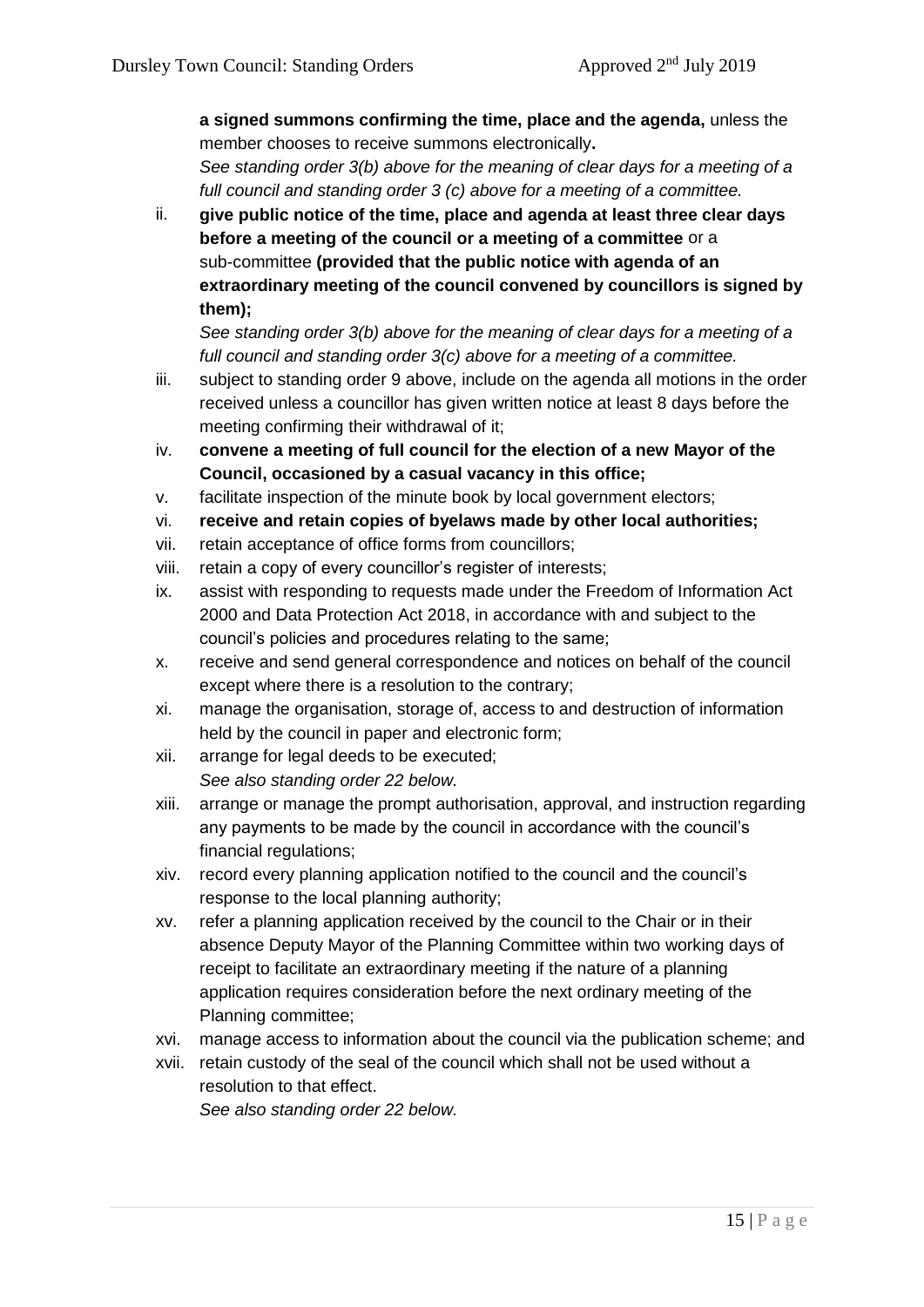## **16. Responsible Financial Officer**

a The council shall appoint appropriate staff member(s) to undertake the work of the Responsible Financial Officer when the Responsible Financial Officer is absent.

## **17. Accounts and accounting statements**

- a "Proper practices" in standing orders refer to the most recent version of Governance and Accountability for Local Councils – a Practitioners' Guide (England).
- b All payments by the council shall be authorised, approved and paid in accordance with the law, proper practices and the council's financial regulations.
- c The Responsible Financial Officer shall supply to each councillor as soon as practicable each month a statement to summarise:
	- i. the council's receipts and payments for each month;
	- ii. the council's aggregate receipts and payments for the year to date;
	- iii. the balances held at the end of the month being reported

and which includes a comparison with the budget for the financial year and highlights any actual or potential overspends.

- d As soon as possible after the financial year end at 31 March, the Responsible Financial Officer shall provide:
	- i. each councillor with a statement summarising the council's receipts and payments for the last quarter and the year to date for information; and
	- ii. to the full council the accounting statements for the year in the form of Section 1 of the annual return, as required by proper practices, for consideration and approval.
- e The year end accounting statements shall be prepared in accordance with proper practices and applying the form of accounts determined by the council (receipts and payments, or income and expenditure) for a year to 31 March. A completed draft annual return shall be presented to each councillor before the end of the following month of May. The annual return of the council, which is subject to external audit, including the annual governance statement, shall be presented to council for consideration and formal approval before 30 June.

## **18. Financial controls and procurement**

a The council shall consider and approve financial regulations drawn up by the Responsible Financial Officer, which shall include detailed arrangements in respect of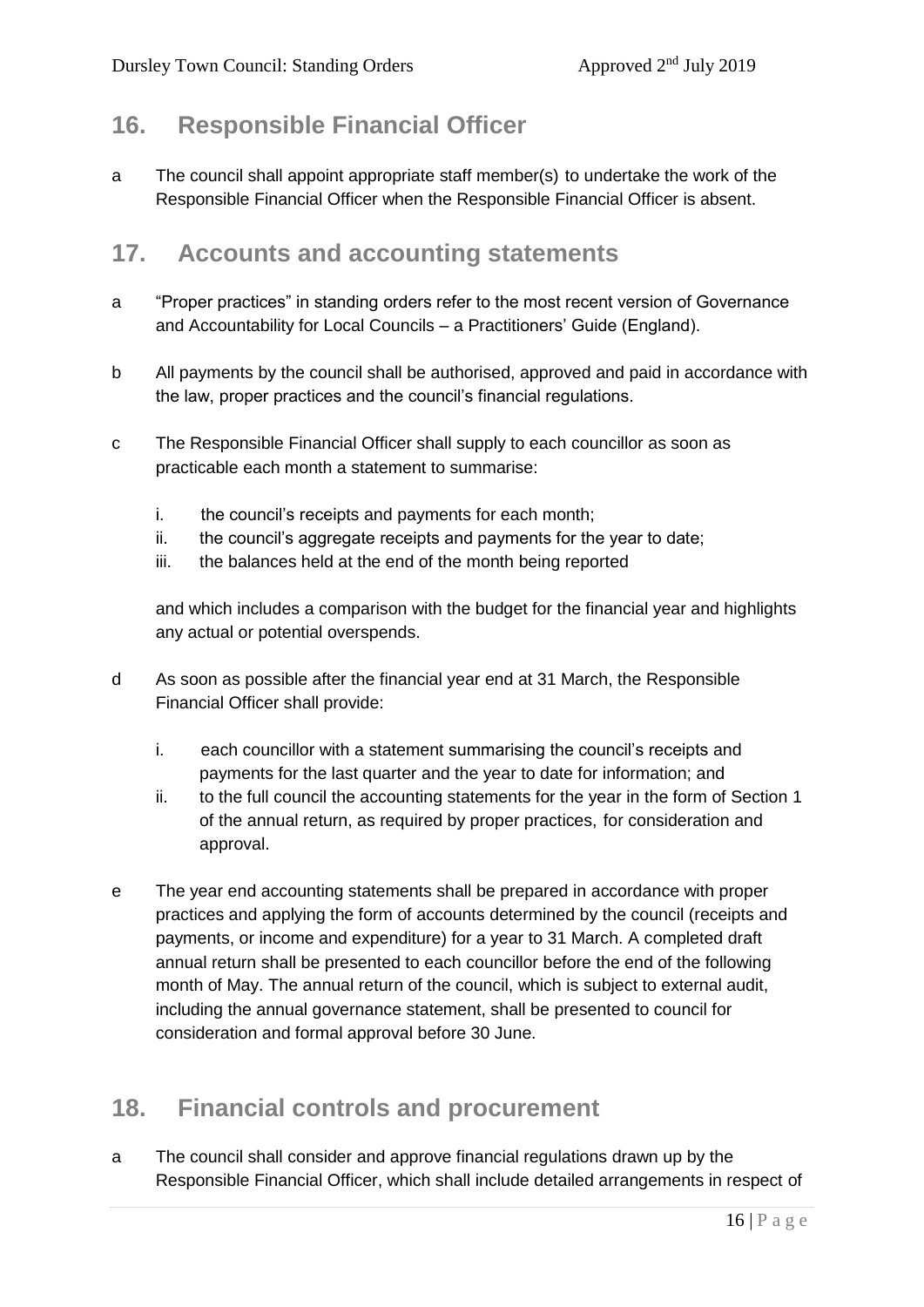the following:

- i. the keeping of accounting records and systems of internal controls;
- ii. the assessment and management of financial risks faced by the council;
- iii. the work of the independent internal auditor in accordance with proper practices and the receipt of regular reports from the internal auditor, which shall be required at least annually;
- iv. the inspection and copying by councillors and local electors of the council's accounts and/or orders of payments; and
- v. procurement policies (subject to standing order 18(c) below) including the setting of values for different procedures where a contract has an estimated value of less than **£25,000.**
- b Financial regulations shall be reviewed regularly, at least every other year for fitness of purpose.
- c **Financial regulations shall confirm that a proposed contract for the supply of goods, materials, services and the execution of works with an estimated value in excess of £60,000 shall be procured on the basis of a formal tender as summarised in standing order 18(d) below.**
- d Subject to additional requirements in the financial regulations of the council, the tender process for contracts for the supply of goods, materials, services or the execution of works shall include, as a minimum, the following steps:
	- i. a specification for the goods, materials, services or the execution of works shall be drawn up;
	- ii. an invitation to tender shall be drawn up to confirm (i) the council's specification (ii) the time, date and address for the submission of tenders (iii) the date of the council's written response to the tender and (iv) the prohibition on prospective contractors contacting councillors or staff to encourage or support their tender outside the prescribed process;
	- iii. the invitation to tender shall be advertised in a-manner that is appropriate; and on the Government's Contract Finder website.
	- iv. tenders are to be submitted in writing in a sealed marked envelope addressed to the Proper Officer;
	- v. tenders shall be opened by the Proper Officer in the presence of at least one councillor after the deadline for submission of tenders has passed;
	- vi. tenders are to be reported to and considered by the appropriate meeting of the council or a committee or sub-committee with delegated responsibility.
- e Neither the council, nor a committee or a sub-committee with delegated responsibility for considering tenders, is bound to accept the lowest value tender.
- f **Where the value of a contract is likely to exceed the threshold specified by the Office of Government Commerce (and which vary from time to time) the council**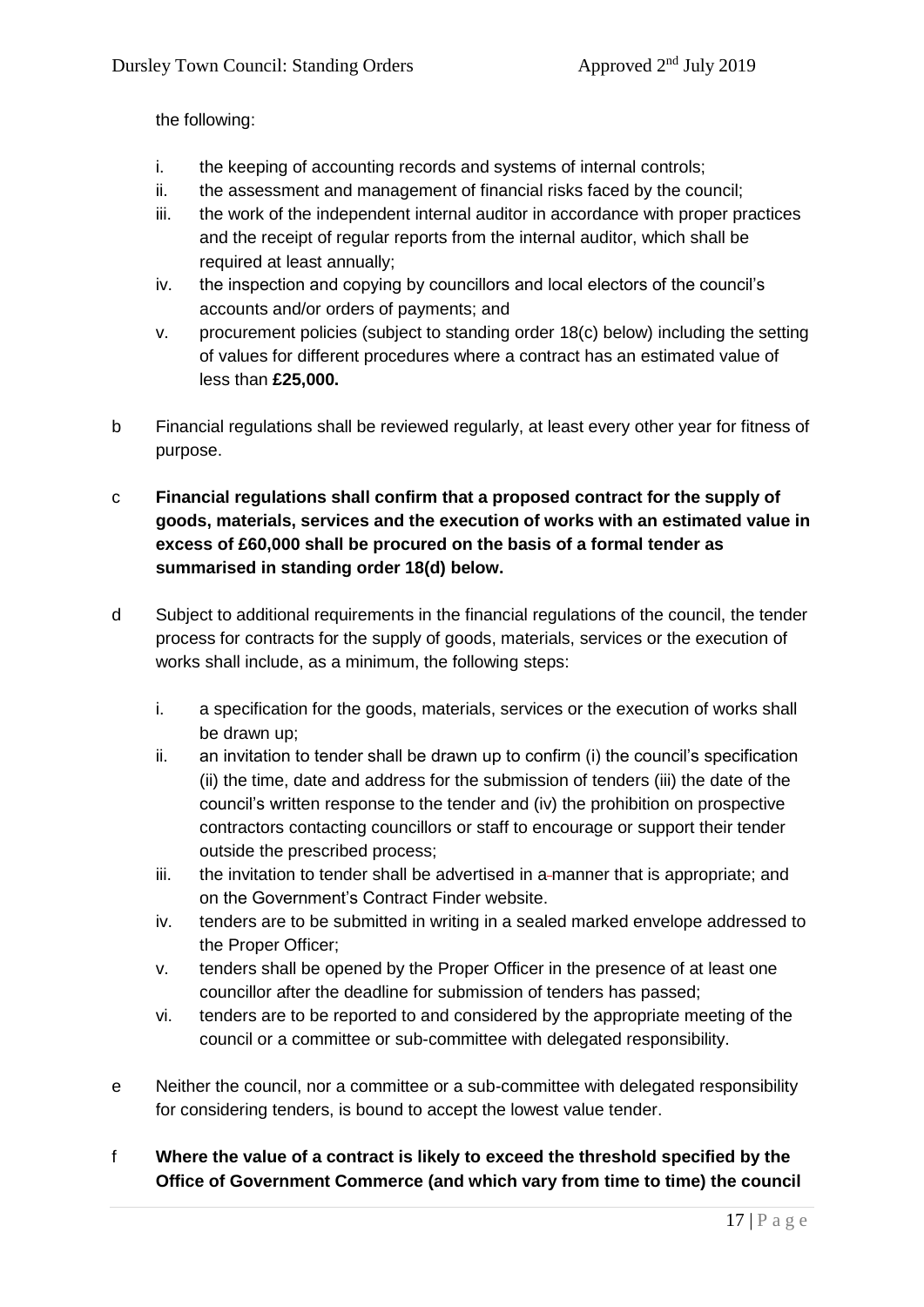**must consider whether the Public Contracts Regulations 2015 applies and then comply with relevant EU procurement rules.**

### **19. Handling staff matters**

- a A matter personal to a member of staff that is being considered by a meeting of council or any committee or any sub-committee is subject to standing order 11 above.
- b Subject to the council's policy regarding absences from work, the council's most senior member of staff shall notify the chair of the Staff committee or, if he is not available, the Vice Chair or of the Staff committee of absence occasioned by illness or other reason and that person shall report such absence to the Staff committee at its next meeting.
- c The chair of the Staff committee or in their absence, the Vice Chair of the Staff Committee shall upon a resolution arrange for a review of the performance and annual appraisal of the work of all Council staff. The reviews and appraisals shall be reported in writing and are subject to approval by resolution by the Staff committee.
- d Subject to the council's policy regarding the handling of grievance matters, the council's most senior employee (or other employees) shall contact the chair of the Staff committee or in their absence, the vice-chair of the Staff committee in respect of an informal or formal grievance matter, and this matter shall be reported back and progressed by resolution of the Staff committee.
- e Subject to the council's policy regarding the handling of grievance matters, if an informal or formal grievance matter raised by an employee relates to the chair or vicechair of the Staff committee, this shall be communicated to another member of the Staff committee, which shall be reported back and progressed by resolution of the Staff committee.
- f Any persons responsible for all or part of the management of staff shall treat the written records of all meetings relating to their performance, capabilities, grievance or disciplinary matters as confidential and secure.
- g The council shall keep all written records relating to employees secure. All paper records shall be secured and locked and electronic records shall be password protected.
- h Only persons with line management responsibilities shall have access to staff records referred to in standing orders 19(f) and (g) above if so justified.
- i Access and means of access by keys and/or computer passwords to records of employment referred to in standing orders 19(f) and (g) above shall be provided only to the Town Clerk and/or the Chair of the Staff committee.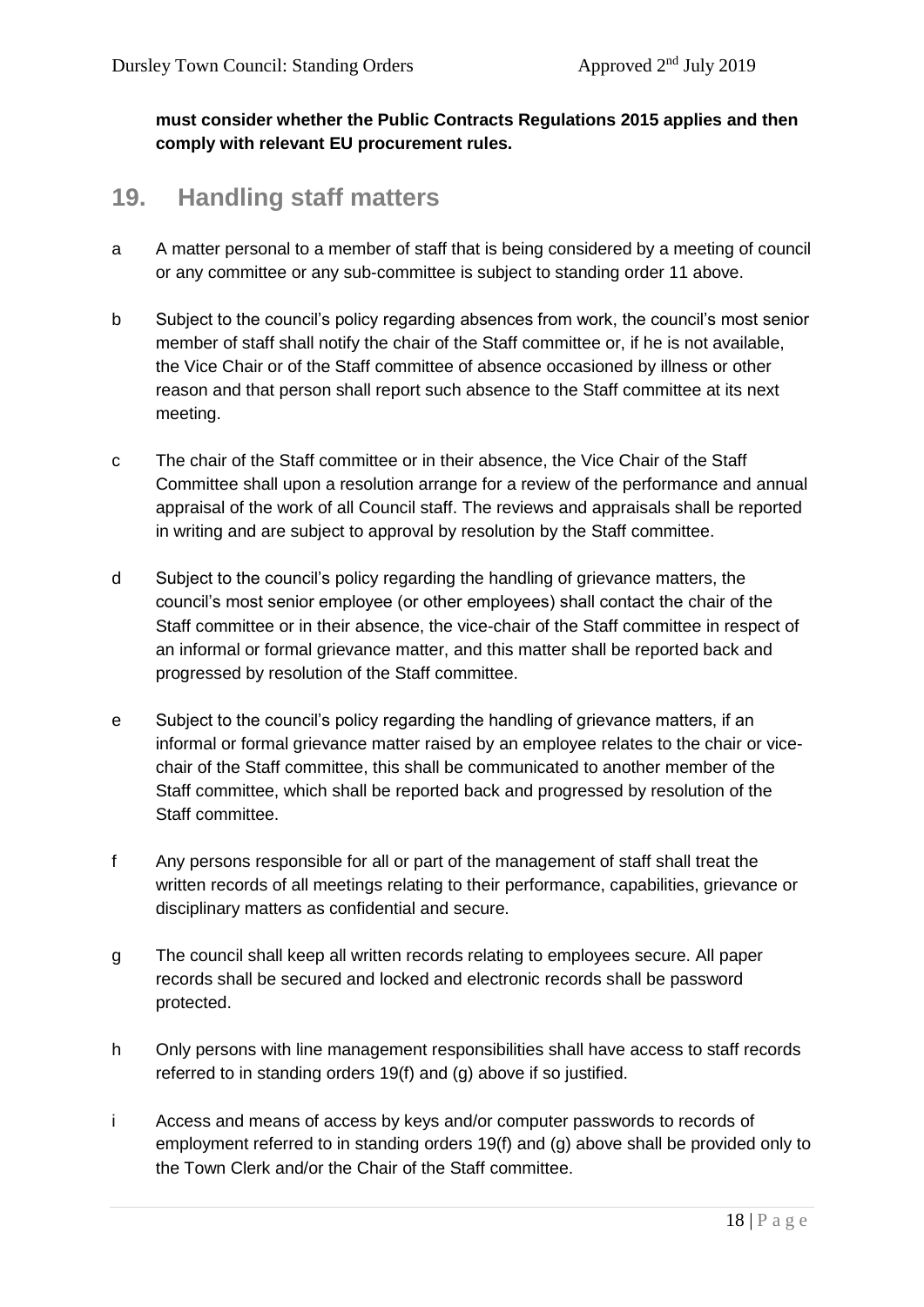## **20. Requests for information**

- a Requests for information held by the council shall be handled in accordance with the council's policy in respect of handling requests under the Freedom of Information Act 2000 and the Data Protection Act 2018.
- b Correspondence from, and notices served by, the Information Commissioner shall be referred by the Proper Officer to the chair of the Policy and Finance committee. The said committee shall have the power to do anything to facilitate compliance with the Freedom of Information Act 2000.

## **21. Relations with the press/media**

a Requests from the press or other media for an oral or written comment or statement from the Council, its councillors or staff shall be handled in accordance with the Council's policy in respect of relations with the press and/or other media.

## **22. Execution and sealing of legal deeds**

*See also standing orders 15(b)(xii) and (xvii) above.*

- a A legal deed shall not be executed on behalf of the council unless authorised by a resolution.
- **b Subject to standing order 22(a) above, the council's common seal shall alone be used for sealing a deed required by law. It shall be applied by the Proper Officer in the presence of two councillors who shall sign the deed as witnesses.**

## **23. Communicating with District and County or Unitary councillors**

- a An invitation to attend a meeting of the council shall be sent, together with the agenda, to the ward councillors of Stroud District Council and Gloucestershire County Council representing the area of the council.
- b Unless the council determines otherwise, a copy of each letter sent to Stroud District Council or Gloucestershire County Council shall be sent to the ward councillor(s) representing the area of the council.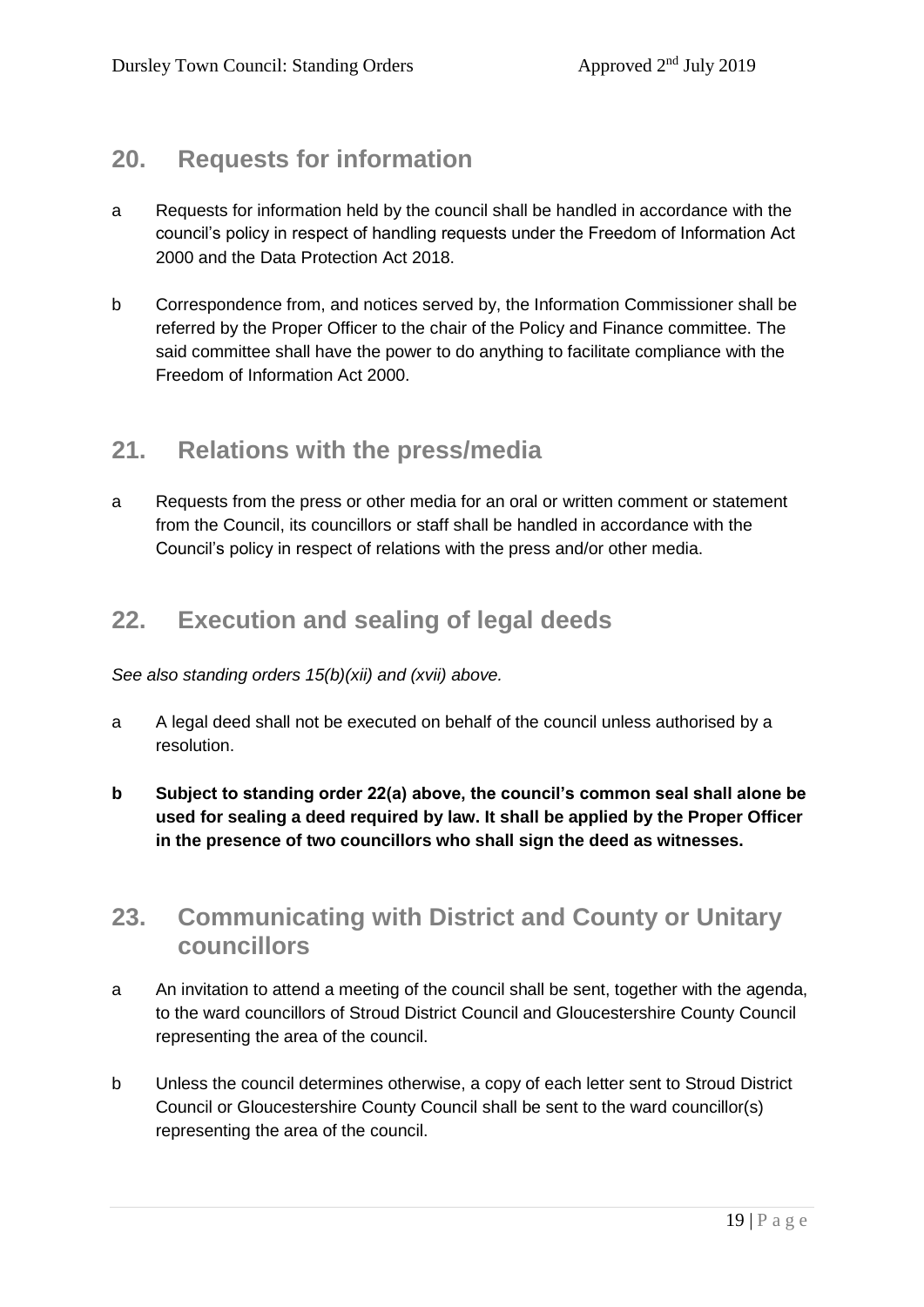## **24. Restrictions on councillor activities**

- a. Unless authorised by a resolution, no councillor shall:
	- i. inspect any land and/or premises which the council has a right or duty to inspect; or
	- ii. issue orders, instructions or directions.

### **25. Standing orders generally**

- a All or part of a standing order, except one that incorporates mandatory statutory requirements, may be suspended by resolution in relation to the consideration of an item on the agenda for a meeting.
- b A motion to add to or vary or revoke one or more of the council's standing orders, except one that incorporates mandatory statutory requirements, shall be proposed by a special motion, the written notice by at least one-third of the whole number of members of the council to be given to the Proper Officer in accordance with standing order 9 above.
- c The Proper Officer shall provide a copy of the council's standing orders to a councillor as soon as possible after he has delivered their acceptance of office form.
- d The decision of the chair of a meeting as to the application of standing orders at the meeting shall be final.